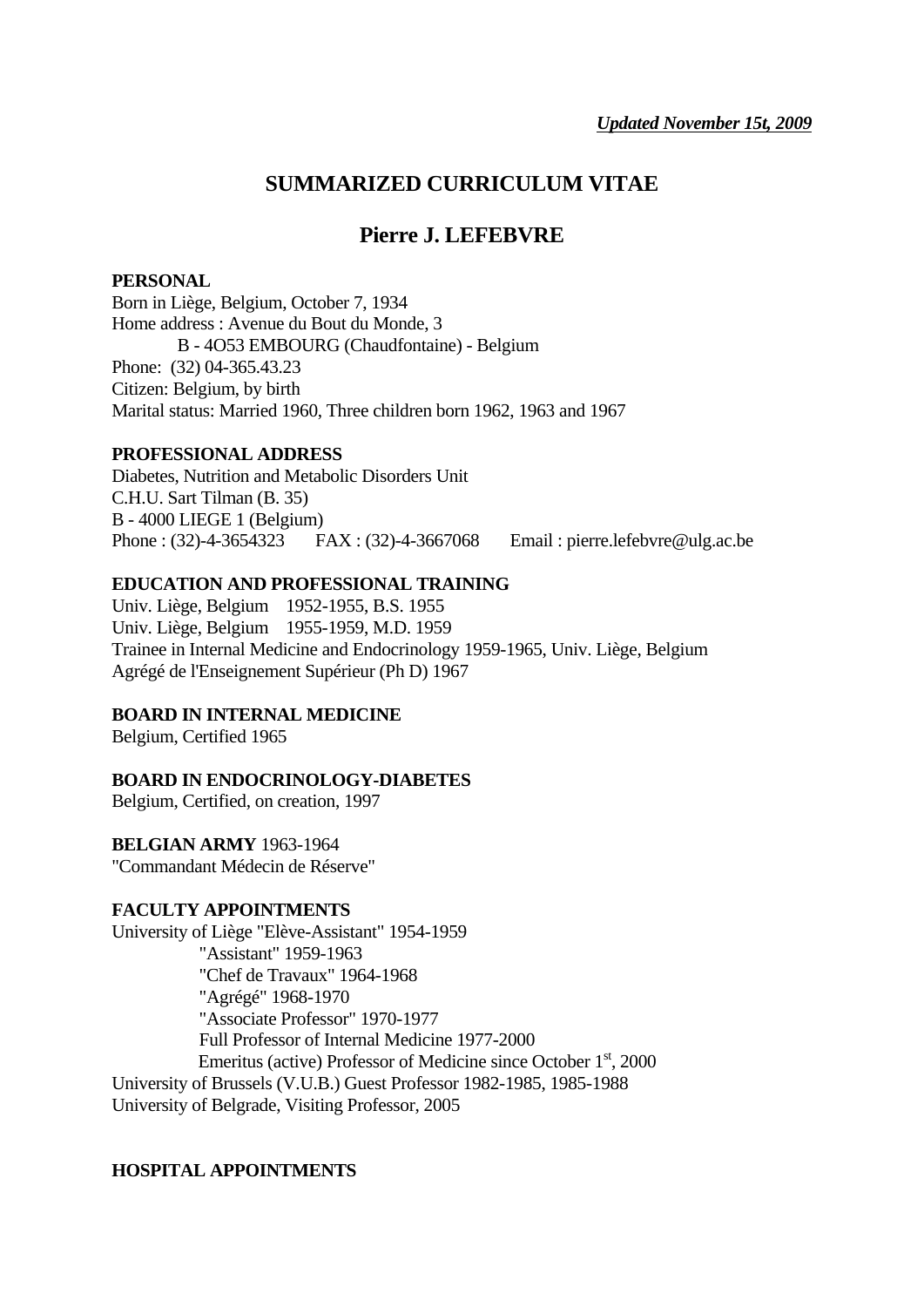Head of the Division of Diabetes, Nutrition and Metabolic Disorders, Awarded UEMS Recognition of Quality of Endocrinology (1997-2002), University Hospital, Liège, Belgium 1966-2000

Head of Dpt "Medical Policlinics" 1977-1988

Chairman Department of Medicine (Elected 1988-1992; 1992-1996; 1996-2000)

Head of the Division of Internal Medicine 1988-2000

Consultant at the Liège University Hospital since October 1<sup>st</sup>, 2000

#### **OTHER APPOINTMENTS**

Province of Liège, Belgium: Initiator of and responsible for Permanent Diabetes Screening Campaign ( 1984-2009)

#### **PROFESSIONAL SOCIETIES**

Belgian Society of Internal Medicine

- Member since 1961
- Secretary 1975-1981
- Vice-President 1981-1987
- President 1987-1989

Belgian Society of Endocrinology

- Member since 1963
- President 1987-1989
- Belgian Diabetes Association (A.B.D.)
	- President 1977-1995
	- Honorary President since 1995
- Royal Academy of Medicine of Belgium
	- Corresponding member 1975
	- Member 1987
	- $-2<sup>nd</sup>$  Vice-President (1999)
	- $-1$ <sup>st</sup> Vice-President (2000)
	- President (2001)
- National Academy of Medicine (Paris)
	- Corresponding member (1987)
	- Foreign Associate member, 1<sup>st</sup> Division (2003)
- Academia Europaea
	- Member since 1988
- Research Group "Hormones" of Belgium
	- Member and Secretary 1968-1975
	- President 1975-2000

American Diabetes Association: Member since 1967 British Diabetic Association: Member since 1968 European Association for the Study of Diabetes (E.A.S.D.)

- Member since foundation
- Member of Council 1971-1974
- Honorary Secretary 1976-1979
- President elect 1988-1989
- President 1989-1992
- Chairman EASD'99 Congress, Brussels (1999) Honorary Member (since 2003)

European Association for the Study of Obesity (E.A.S.O.)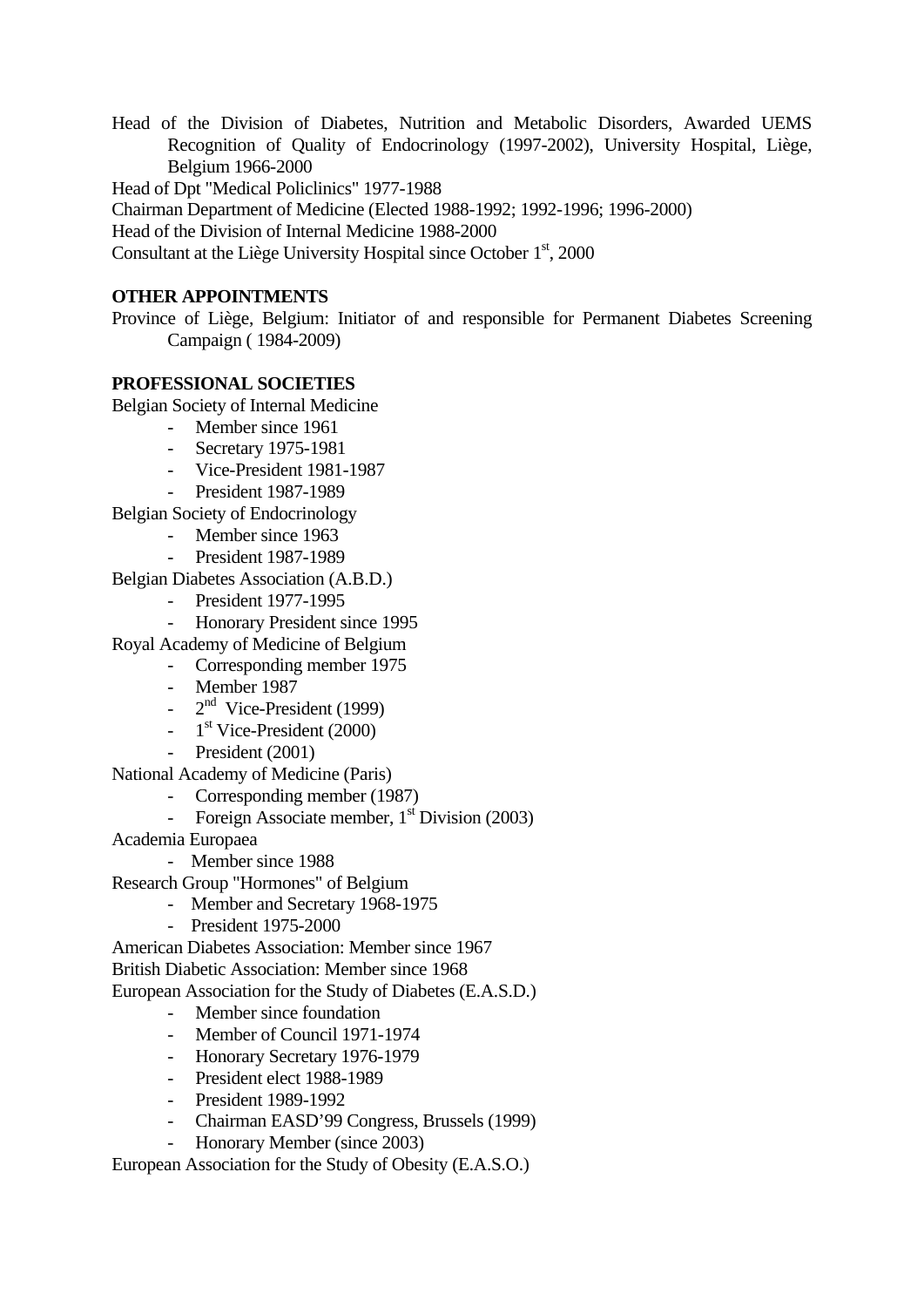- Member since foundation
- Member of Council 1989-1991
- The Royal Society of Medicine (London)
	- Overseas Fellow since 1970

Association de Langue Française pour l'Etude du Diabète et des Maladies métaboliques (ALFEDIAM)

- Founding member
- President 1985-1988
- Honorary President since 1988

Association Francophone Internationale du Diabète (AFID)

- Member since foundation
- Vice President 1989-2000
- International Diabetes Federation (IDF)
	- Individual member
	- Co-Chairman of Scientific Programme Committee (Brussels 1973)
	- Chairman Scientific Programme Committee (Madrid 1985)
	- Member of President Nominating Committee (Vienna 1979)
	- Vice-President (1991-1994; 1994-1997)
	- Member of Board of Management (1994-1997)
	- Chairman IDF Education Foundation (1991-1994; 1994-1997)
	- Chairman, International Advisory Board (Helsinki 1997)
	- Member, International Advisory Board (Mexico 2000)
	- Member, Executive Committee (Paris, 2003)
	- Co-opted member, Board of Management, IDF Europe, 1999-2000
	- President-elect (2000-2003)
	- President and Chairman of the Board of Management (2003-2006)
	- Immediate Past-President and Chairman Nominating Committee (2006-2009)
	- Member Task Force on Epidemiology and Prevention (2007-)
	- Honorary President (since 2009)
- Groupe d'Informatique Médicale (Liège)
	- Founder and President 1970-1988
	- Honorary President since 1988
- GREPED (Groupe de Recherches Pédagogiques en Diabétologie)

- Vice President since foundation to 1994

American College of Sports Medicine, Member 1994-2001

- Endocrine Society
	- Member (1975-2006)
	- Emeritus member (since 2007)
	- International Mentor (since 1996)
- Association des Diabétiques de Polynésie Française
	- Honorary President since 1998
- Royal College of Physicians (London)
	- International Advisor (since 2000)
- WHO/Europe
	- Member Diabetes Advisory Group ( 2000)
- Belgian Diabetes Study Group
	- President (2000-2004)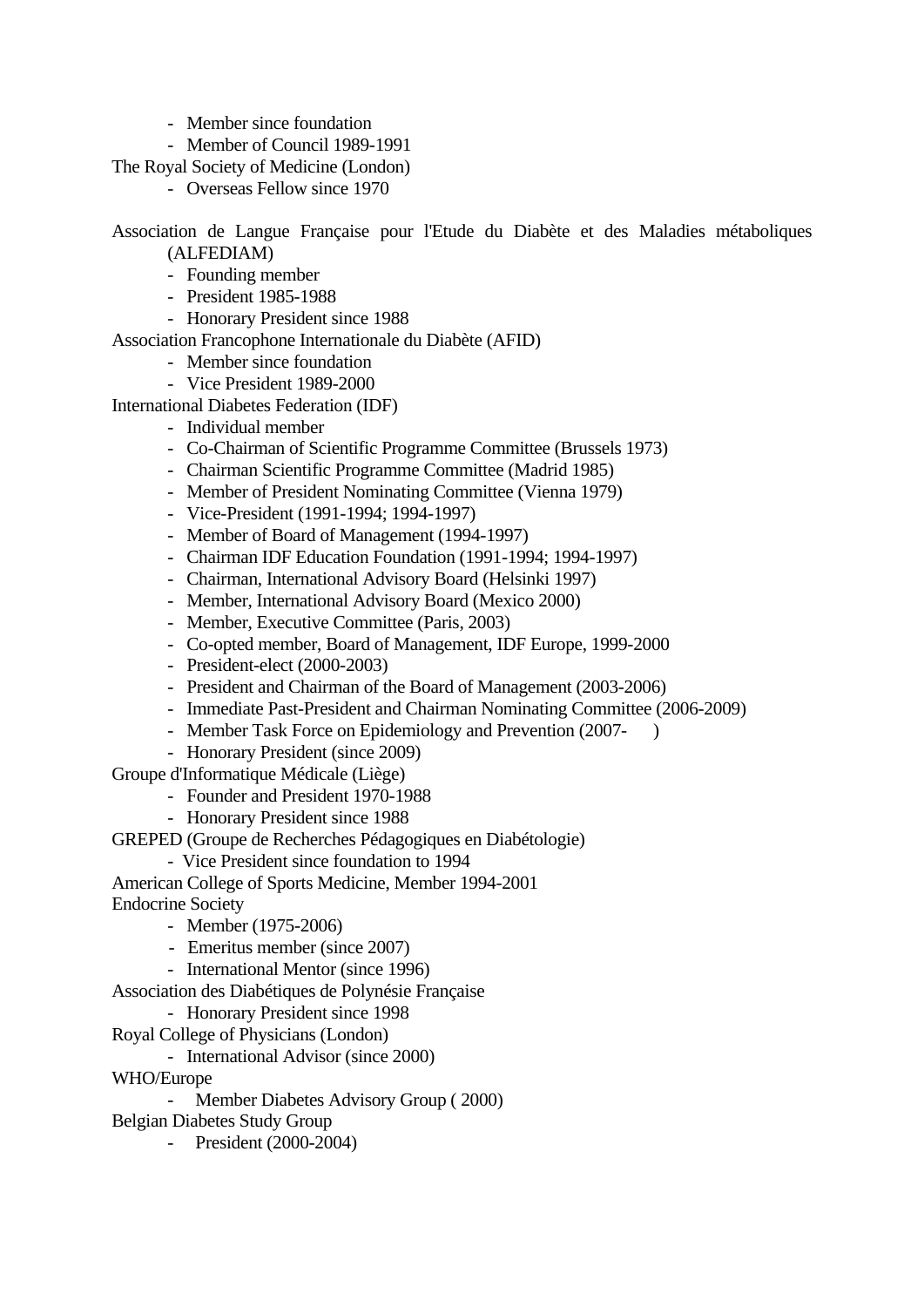### **UNIVERSITY HONORARY DEGREES**

Doctor *honoris causa*, Faculty of Medicine, University of Extremadure, Badajoz, Spain, 1987 Docteur ès Sciences *honoris causa,* Université Laval, Québec, 1999 Doctor *honoris causa,* University of Helsinki, Finland, 2000 Docteur *honoris causa,* Université Pierre et Marie Curie, Paris VI, France, 2001 Doctor *honoris causa,* University of Cluj-Napoca, Romania, 2003 Doctor *honoris causa,* University of Athens, Greece, 2004 Docteur *honoris causa,* Université d' Auvergne, Clermont-Ferrand 1, France, 2007

### **OTHER AWARDS AND HONOURS**

Comitra Travel Grant (Belgian Congo) 1957 Specia Prize (1st) Univ. Liège, 1959 Masius Award Univ. Liège, 1965 "Amis de l'Université de Liège" Award, 1968 Diabetes Award of the "Association des Diabétologues de Langue Française", 1968 University Foundation Alumni Award, Brussels, 1968 Pfizer Award of the Royal Academy of Medicine of Belgium, 1979 Fellow All India Institute for Diabetes, New Delhi, 1979 Royal Academy of Medicine of Belgium Medal, 1979 Vanderbilt University Medal, 1979 Novo Lecturer, University of Newcastle-upon-Tyne, 1982 Claude Bernard Award and Medal, European Association for the Study of Diabetes, 1984 Maurice Dérot Award, Paris, 1987 Plaque of appreciation, Korean Diabetes Association, Seoul, 1987 and 1997 First J. Bekaert Memorial Lecturer, University of Antwerp, 1988 Plaque of appreciation, Università degli Studi, Naples, 1988 Granada University Medal, Spain, 1990 Eli Lilly Lecturer, International Diabetes Federation, Washington, USA, 1991 Paul Langerhans Award and Medal, Deutsches Diabetes Gesellshaft, 1992 Grand Prix de l'Information du Public pour « David ou l'Aide aux Diabétiques », Festival du Film, du Livre et de la Communication médicale, Deauville 1992 Albert E. Renold Medal for Distinguished Services to the European Association for the Study of Diabetes, 1992 Alexander Marble Lecturer, The Joslin Diabetes Center, Boston, USA, 1993 Celal Oker Lecturer, Turkish Diabetes Association, Istanbul, Turkey, 1993 Karol Marcinkowski Medal, University of Medical Sciences, Poznan, Poland, 1993 Fellow of the Royal College of Physicians, Bylaw 39g (London), 1994 Honorary Member, Turkish Diabetes Association, 1995 and 2004 Astra Foundation Chair, 1995-1997 (Belgium) Prix quinquennal Alphonse Rahier, University of Liège, 1995 4th Mizuno Award and Lectureship, the Mizuno Sports Promotion Foundation, Tokyo, Japan, 1996 State-of-the-Art Lecturer, XVIth IDF Congress, Helsinki, Finland, 1997 Novartis Award in Diabetes, in Recognition of Long-Standing Achievement with Major Impact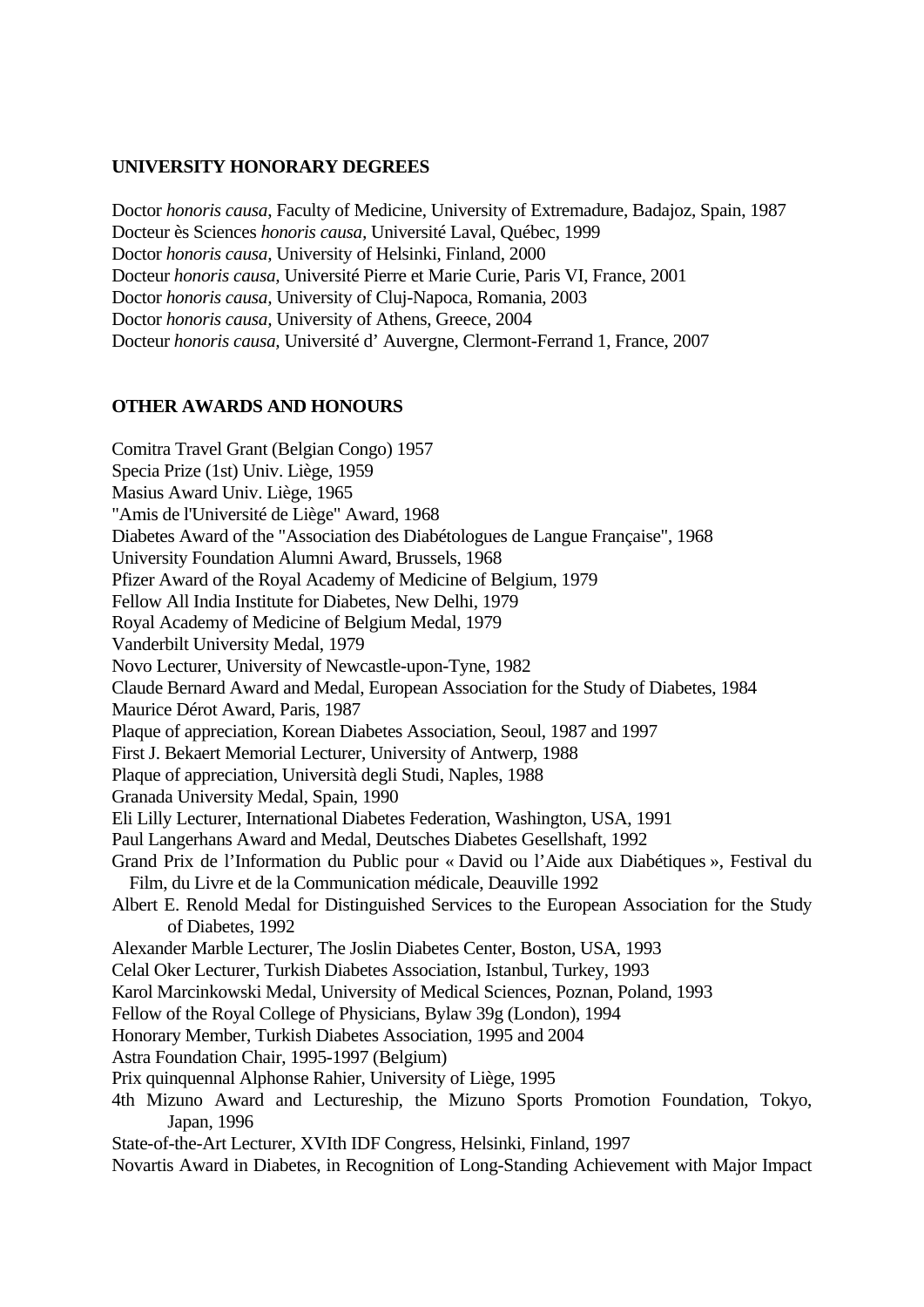in the Field of Diabetes Mellitus, Jerusalem, September 2000 University of Liège , Medal for Services 1956-2000 Banting Lecturer 2001, Diabetes UK, Glasgow April 2001 Honorary Member, Société de Nutrition et Diététique de Langue Française, 2001 Honorary Member, Société Française d'Endocrinologie, 2001 State of the Art Lecturer, 5th IDF WPR Congress, Beijing, 2002 State of the Art Lecturer, 45th Japan Diabetes Society Congress, Tokyo, 2002 Honorary Member, Diabetes India, 2003 Honorary Member European Association for the Study of Diabetes, 2003 Tenth MVDSC Gold Medal Oration Award, Chennai, 2003 Professor M. Viswanath Endowment Public Lecture Award and Gold Medal, Chennai, 2004 Carol Davila University of Bucarest Medal , 2003 Assiout University Plaque of Appreciation, Egypt, 2005 South Valley Egypt University Plaque of Appreciation, 2005 City of Luxor, Egypt, Plaque of Appreciation , 2005 The Egyptian Diabetes Association , Plaque of Appreciation , 2006 1<sup>st</sup> Jean-Philippe Assal Lecturer, Florence, Italy, 2006 Honorary Member, Hungarian Diabetes Association, 2007 2<sup>nd</sup> International Congress on Prediabetes and the Metabolic Syndrome, Barcelona, 2007, Plaque of Appreciation Executive Board of the Health Ministers Council for Cooperation Council States, Riyadh, Saudi Arabia, Appreciation Award , 2007

### **DISTINCTIONS**

Officier de l'Ordre de Léopold II, Belgium Commandeur de l'Ordre de Léopold, Belgium, 1990 Commandeur de l'Ordre de la Couronne, Belgium, 1990 Officer of the "Ordre du Mérite", Republic of Senegal, 1989 Croix Civique de 1ère Classe, 25-11-1991 Grand Officier de l'Ordre de la Couronne, Belgium, 1996 Grand Officier de l'Ordre de Léopold, Belgium, 2002

#### **OTHER APPOINTMENTS**

Associate Editor, Diabète et Métabolisme 1975-1982 Editor, The European Journal of Medicine, 1992-1993 Advisory Editor for Endocrinology, European Section of Life Sciences, since 1992 Chairman, Editorial Board, The International Glucagon Monitor, (1990-1994) Scientific Editor, The International Diabetes Monitor, since 1995 Associate Editor, Diabetes/Metabolism Reviews (1993-1998) Co-Editor Diabetes/Metabolism Researchs and Reviews (1999-2005) Member, Editorial Boards : Diabetologia (1971-1973 ; 1982-1988) Acta Diabetologica Latina (since foundation to 1991) Acta Diabetologica (1991-1997) Pathologie et Biologie Ann. Endocrinol. (Paris) Am. J. Physiol.: Endocr. Metab (1982-1985 ; 1985-1988) Diabetes (1983-1985) J. Diabetic Complications (since foundation to 1991)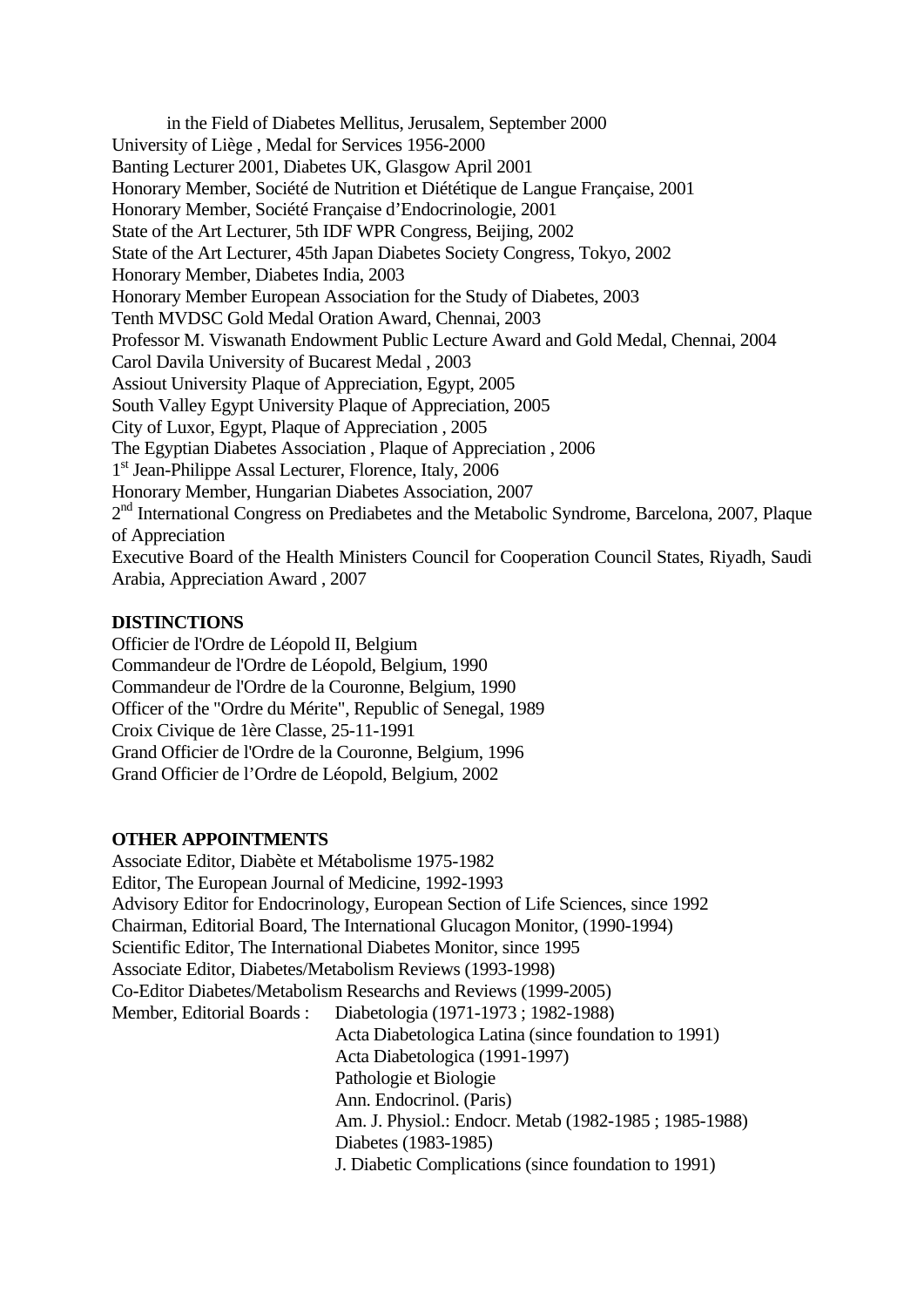Avances en Diabetologia (Madrid) (since foundation) Turk Diabet Yilligi (Honorary Editorial Board) Current Medical Literature : Diabetes (since foundation to 2009) Folio Pharmacotherapeutica (1988-2000) Europ. J. Intern. Med. (1988-1994) Médecine et Nutrition, since 1987 Diabetes/Metabolism Reviews (since foundation to 1993) Presse médicale (1994-1996) Reducing the Burden of Diabetes, since 1994 Revue Médicale de Liège, since 1965 Turkish Journal of Endocrinology and Metabolism, since 1997 Journal of the Associacion Latino Americana de Diabetes, since 2000 Diabetes Voice ( 2000-2006) Current Diabetes Reports, since 2001 Diabetologia doswiadczalna I clinica (Poland) Scientific Board , since 2005 Revista Portuguesa de Diabetes (Scientific Board, since 2006)

Consultant, Diabetes Training and Research Centers:

Nashville, 1974

Ann Arbor, 1978

Invited Seminars and Lectures : Liège, Brussels, Gent, Louvain, Luxembourg, Paris, Lille, Nancy, Lyon, Montpellier, Clermont-Ferrand, Marseille, Strasbourg, Düsseldorf, Ulm, Stockholm, Uppsala, Copenhagen, Barcelona, Lausanne, Geneva, Poznan, Moscow, Budapest, Istanbul, Antalya, Madrid, Granada, Barcelona, Murcia, Badajoz, Milano, Padova, Bologna, Roma, Perugia, Venice, Malta, Lisboa, Porto, Coimbra, Athens, Boston, Detroit, Ann Arbor, New York, New Orleans, Philadelphia, New-Haven, Bethesda (NIH), Nashville, Dallas, San Francisco, Palo Alto, Seattle, Santa Barbara, Miami, Montreal, Québec, Toronto, Vancouver, Mexico, Panama, Tokyo, Nagoya, Osaka, Sapporo, Kobe, Seoul, London, Dublin, Glasgow, Edinburgh, Newcastle-upon-Tyne, Oxford, Berlin, Madrid, Tübingen, Hannover, Sevilla, Fort de France, Papeete, Douala, Oslo, Helsinki, Umeå, Kyongju, Vancouver, Izmir, Fès, Tunis, Bratislava, Liubliana, Riyahd, Tanger, Casablanca, Alexandria, Beijing, Sydney, Phoenix, Birmingham (ALA), Buenos Aires, Cluj-Napoca, Mumbai, New Delhi, Jaipur, Zanzibar, Chennai, Islamabad, Karachi, Sofia, Göteborg, Luxor, Jaipur, Belgrade, Hanoi ,Dresden, Budapest, Shanghai, Hangzhou, Guangzhou, Columbus (Ohio), Mauritius , Riyahd (Saudi Arabia), Havana (Cuba), Cordoba, Leipzig, Naples, Bangalore,Leipzig,Jerusalem

Invited as expert : INSERM, Paris 1976 DGRST, Paris 1981-1983 Deutsches Forschung Gemeinschaft, Bonn 1979-1983

Consulted as expert : University of Leuven (KUL) American Diabetes Association Canadian Medical Research Council Science Foundation of Ireland

Invited as Faculty Member for PhD or MD Theses : Nancy, Strasbourg (2), Antwerp, Brussels (6), Uppsala, Paris (5), Lille, Montpellier (2), Leuven, Fès, Maastricht